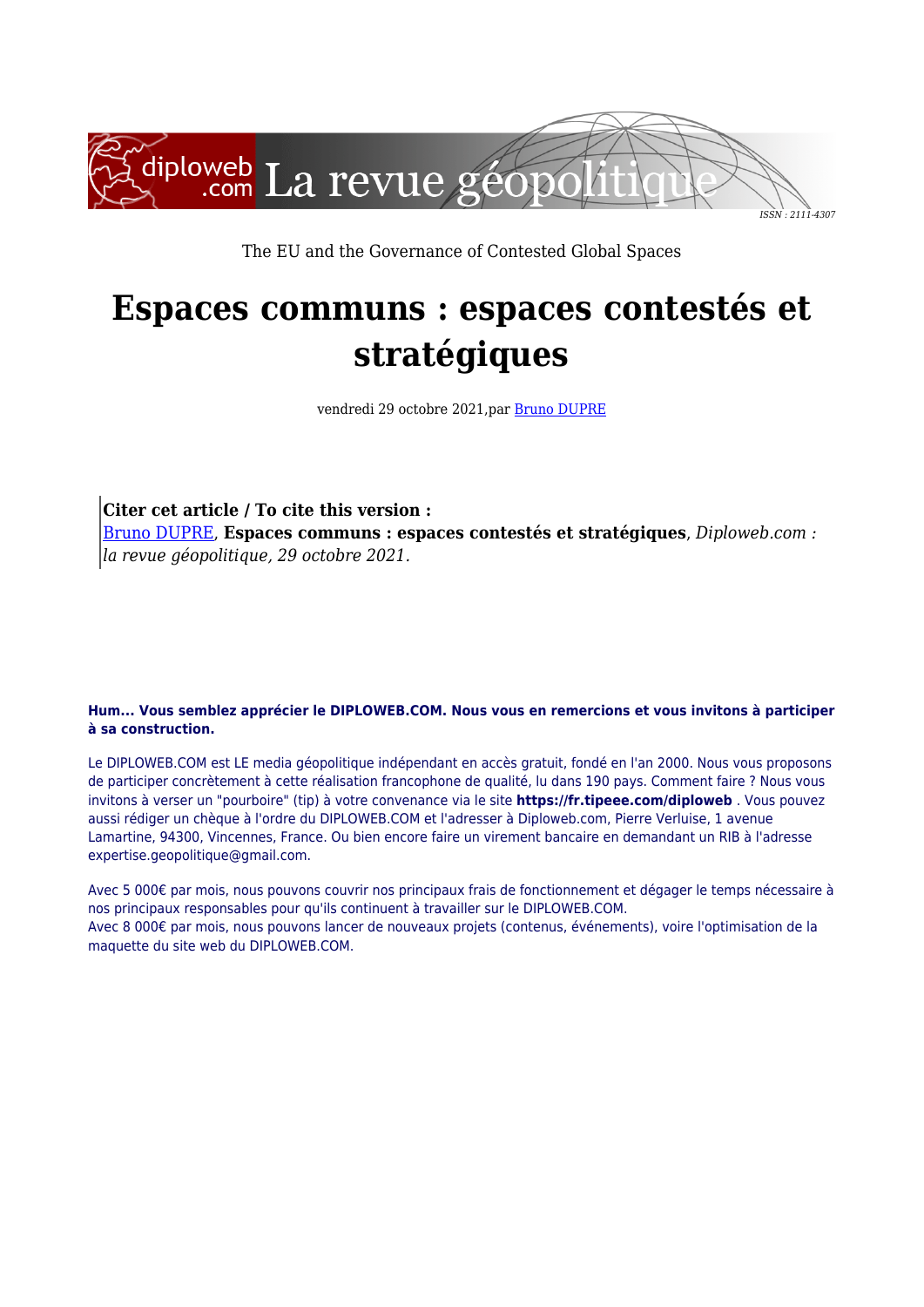**Qu'il s'agisse des océans, du cyber, de l'espace extra-atmosphérique ou encore de l'Arctique, les espaces communs - appelés comme tels car ils sont au-delà des juridictions nationales – sont aussi des espaces contestés faisant l'objet d'enjeux de gouvernance internationale, mais aussi et surtout de souveraineté avec une tension grandissante entre grandes puissances. L'Union européenne a commencé à se positionner mais doit s'adapter en permanence pour défendre ses propres intérêts et valeurs. Les élément de réflexion qui suivent, et qui sont extraits des conclusions de Bruno Dupré à la conférence du Collège d'Europe, jettent les premières bases politico-juridiques d'une réflexion plus globale et stratégique qui sera au cœur de la future présidence française de l'UE (1er semestre 2022). Nous publierons sur** *Diploweb* **dans les semaines et mois à venir des documents sur les évolutions de ce dossier afin de mieux cerner, thème par thème comme nous avons commencé à le faire, ces enjeux et leurs conséquences pour l'autonomie stratégique française et européenne.**

. Global Commons – such as Polar Regions, Cyberspace, Outer Spaces and High Seas (including maritime security and deep seabed mining) - are domains that are **out of national jurisdiction.** They represent the "last frontiers" of global politics and international law making. A growing international challenge ;

. These global commons are today an integral part of the **European and international agenda.** The recently adopted EU strategies on cyber and Artic (2020, 2021), the possible revisions of maritime security and space strategies (respectively adopted in 2014 and 2016) and the priority given by the HRVP and the next French Presidency to the adoption of the Strategic Compass (where Global Commons figure high) confirm this dynamics ;

. The idea of relatively **free and open spaces is somehow coming to an end**. Because nations are always looking for appropriation of new territories and resources, in particular in times of unstable political environment, global commons have been increasing sources of tension. Access and control of these spaces are becoming more politicised and subject to geopolitical and geo-economic competition. The three "Cs" paradigm applied to outer space **contested, congested and competitive** – is certainly reflecting increasingly the situation today for all global commons. The AUKUS agreement is only the latest example of this multipolar rivalry with strategic consequences still to be analysed for Europe ;

. Given the stakes at play in terms of governance and security, all **major international organizations have recently adopted policies and strategies** related to common spaces. Surprisingly, they have done it only recently : UN 2021, NATO 2019, EU 2016 (EUGS). The main explanation given is that common spaces have been for decades a bipolar military issue with little possibility to open up the topic to multilateralism and good governance. Climate and digital issues – two domains at the heart of global governance and global commons - have changed the equation, making more urgent to control the increasing rivalry around these contested spaces ;

. To better understand how **congested these spaces have become**, we must not only differentiate between "traditional" actors (US, Russia, EU to a certain extent) and "emerging" ones (e.g. China, India on Outer space and High Seas) but also reflect on a private sector that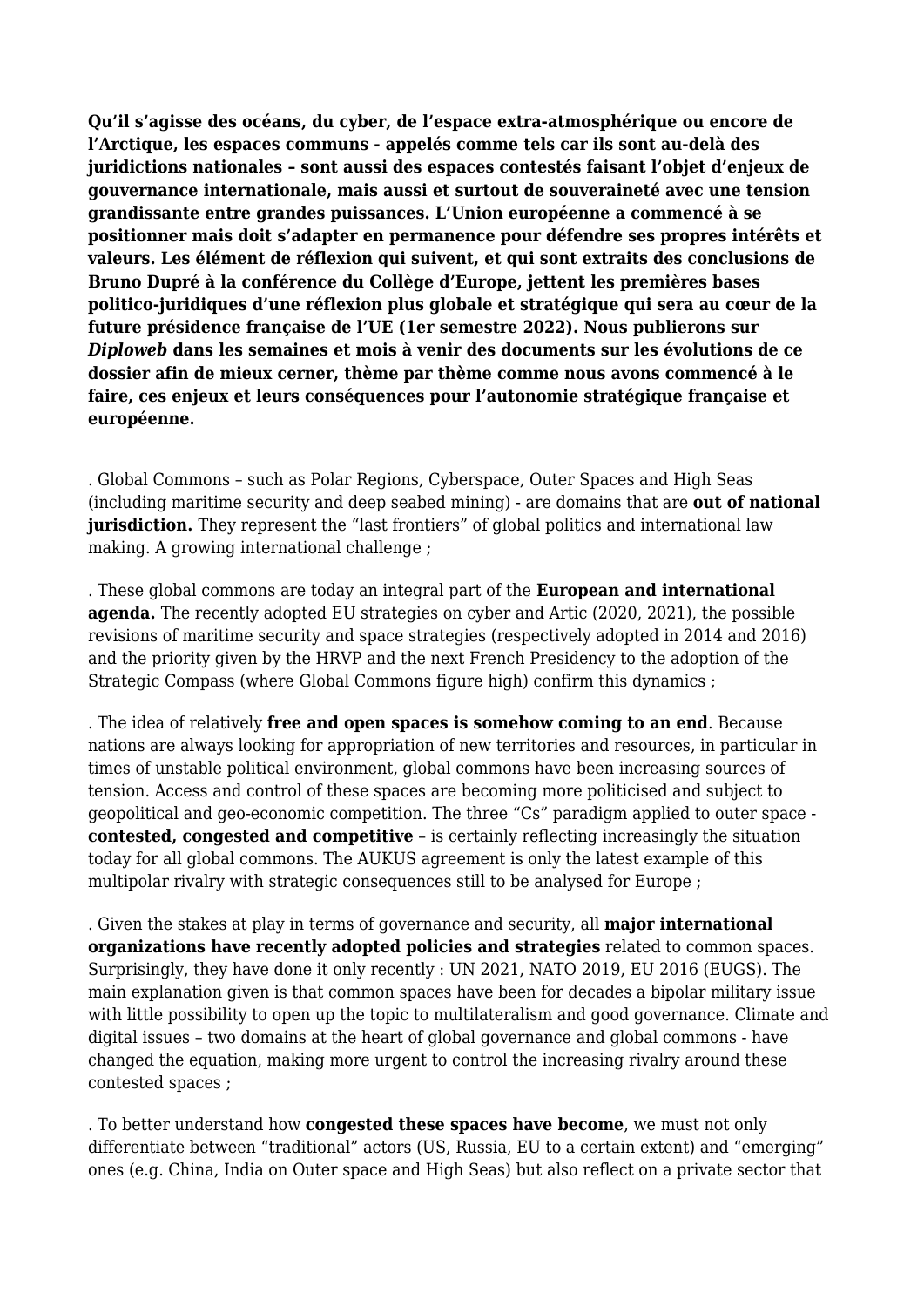takes increasingly a growing part (Outer Space, Cyber) ;



. Traditional international governance tools (UNCLOS, Outer Space Treaty) are to a large extend incomplete or even **obsolete** with important loopholes regarding their full application. Regarding the more recent contested domains, such as cyber and the Artic, the international community is still navigating in between two types of norms - simple international guidelines and legally binding commitments – which makes the genesis of new standards difficult to emerge. Cyber space is a certainly the best example. It is a "transversal commons" affecting all the others. It is also a game changer revealing not only states' vulnerabilities but also a new idea of war and conflict. This normative uncertainty touching all global commons provides great powers with an important margins of political manoeuvres ;

. **Not surprisingly, and reflecting on the above, China, US and Russia** are leading and reshaping the game (without denying the new dynamics of the private sector) creating new economic and military realities. The increasing economic and political competition between China and the United States makes it more difficult for the international community to find common grounds in relevant forum. Taking advantage of this polarisation, Russia strengthens its position of spoiler ;

. **The EU is a late comer to most of those contested issues** : maritime security (2014), space strategy (2016), cyber (2020) and the recent Artic Strategy (2021). Why so late ? Geopolitics is not in the initial DNA of the European Union. In fact, the EU was created to avoid geopolitics (e.g. EURATOM, ECSC). The silo culture, which may be seen as a result of this approach, has obviously played a role into this. Not only it has isolated security (CFSP) from economic issues (first pillar) but it has also split transversal issues into a number of relevant DGs. The example of ocean governance is telling : Fisheries, trade, climate, security, space and industry are dealt with by different DGs.

. Despite this fragmentation of competences, and probably to remedy it, the EEAS has been recently active to promote a more global and political approach with a **"principled pragmatism"** based on good governance but also on the defence of its strategic interests (2016 EU Global Strategy). The EU has been looking in particular for a balancing act between a value driven approach and a power/interest stance, a fine line between multilateralism and strategic autonomy. This will mount to no less than a change of culture. This change of culture will rest on two pillars : strengthening internal capabilities and new strategic partnerships, a political vision at the heart of the mandate of the HR/VP, Josef Borrell ;